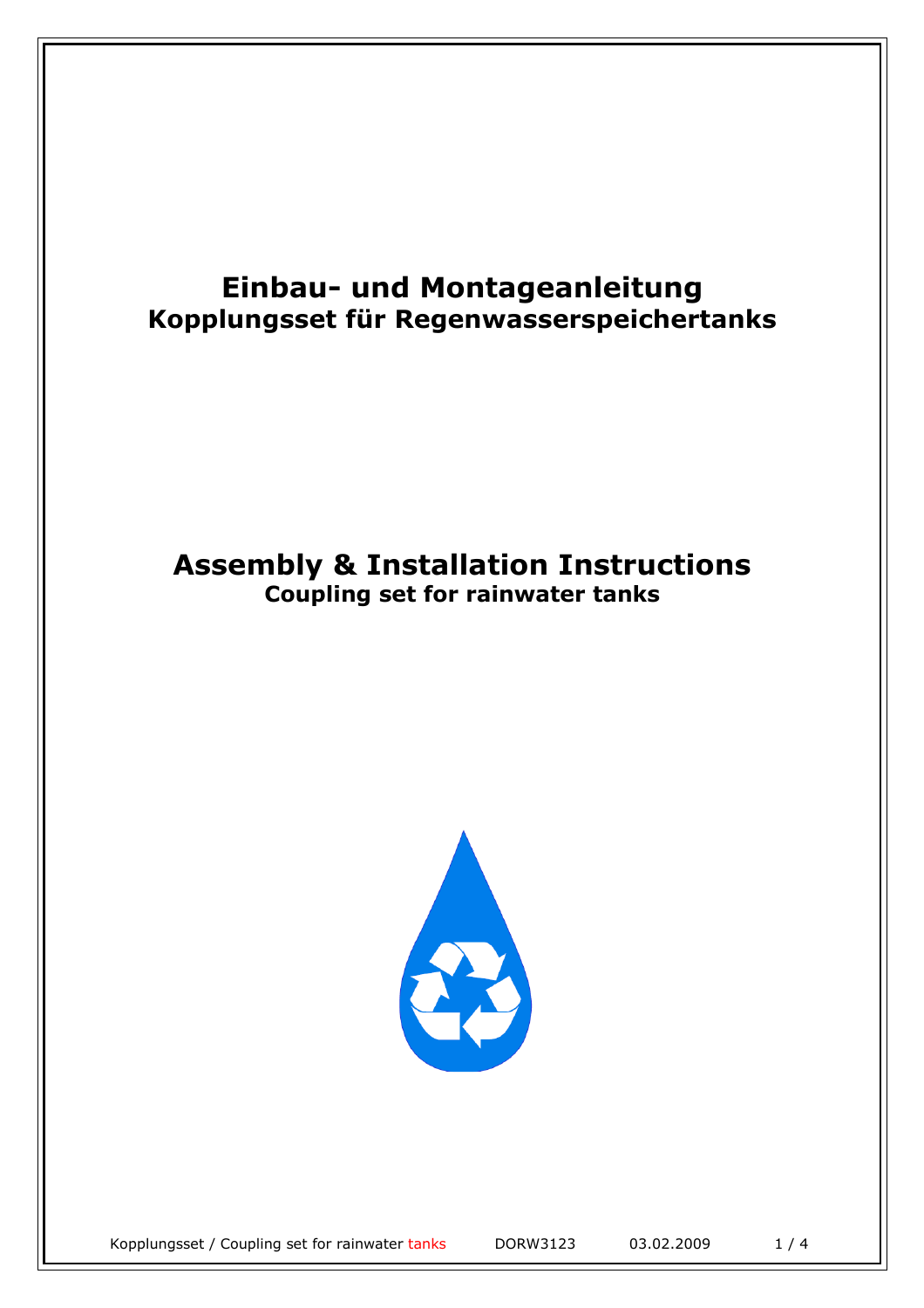

## **1. Montage / Assembling**





A Wanddurchführung 2"; Bohrung in Tankwand (E) ø 60 mm / Wall duct 2"; bore in tank wall  $(E)$   $\phi$  60 mm

B Flachdichtung / flat gasket

C Kontermutter / counternut

D Verschraubung, bei Aufschrauben auf A Dichtungsband verwenden / Screw connection, while screwing on A use sealing tape

E Tankwand / tank wall

F Verbindungsrohr (bauseits), PE- oder PP Druckrohr Außen ø 50 mm / Connection pipe (on site), PE or PP pressure pipe external ø 50 mm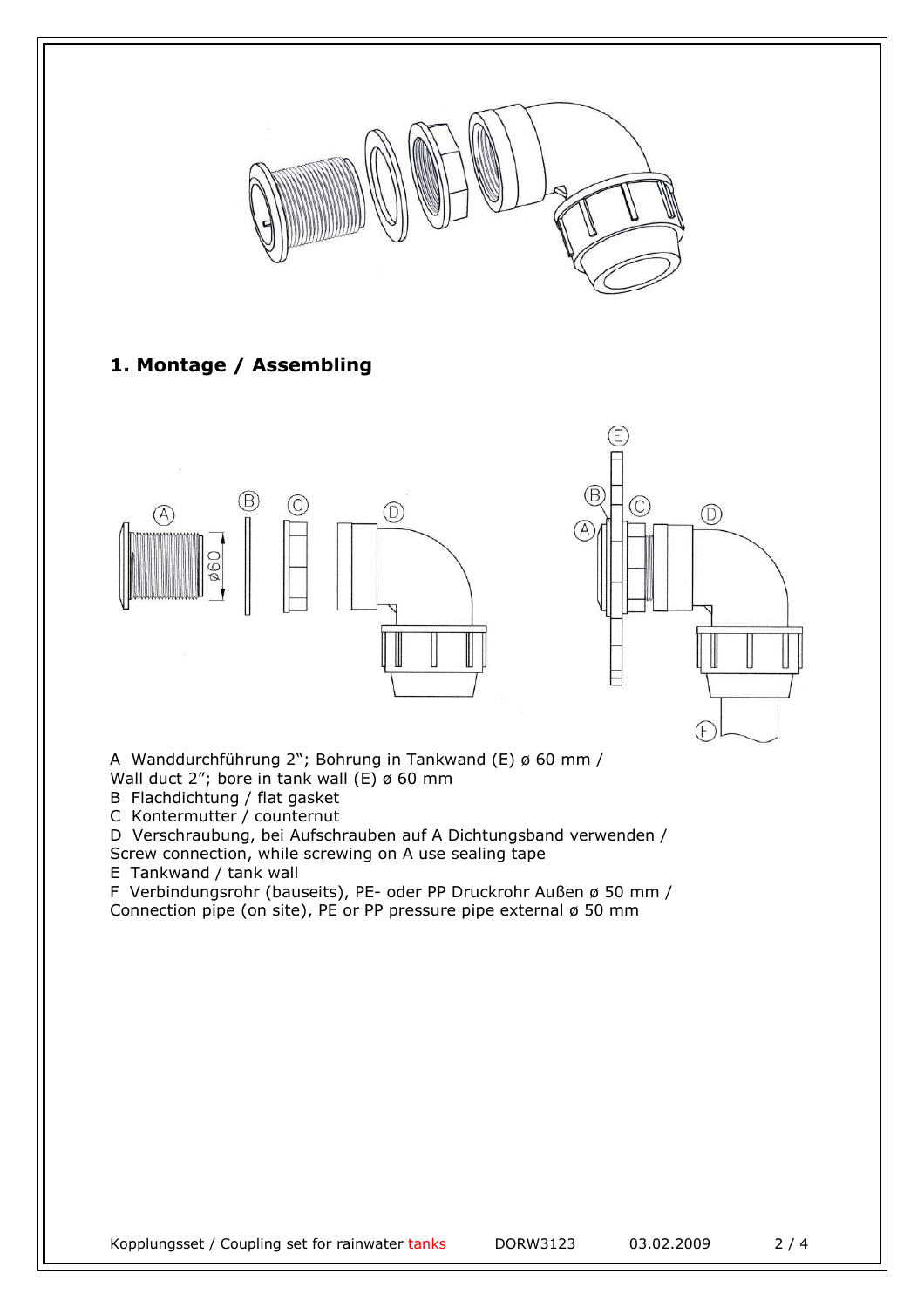